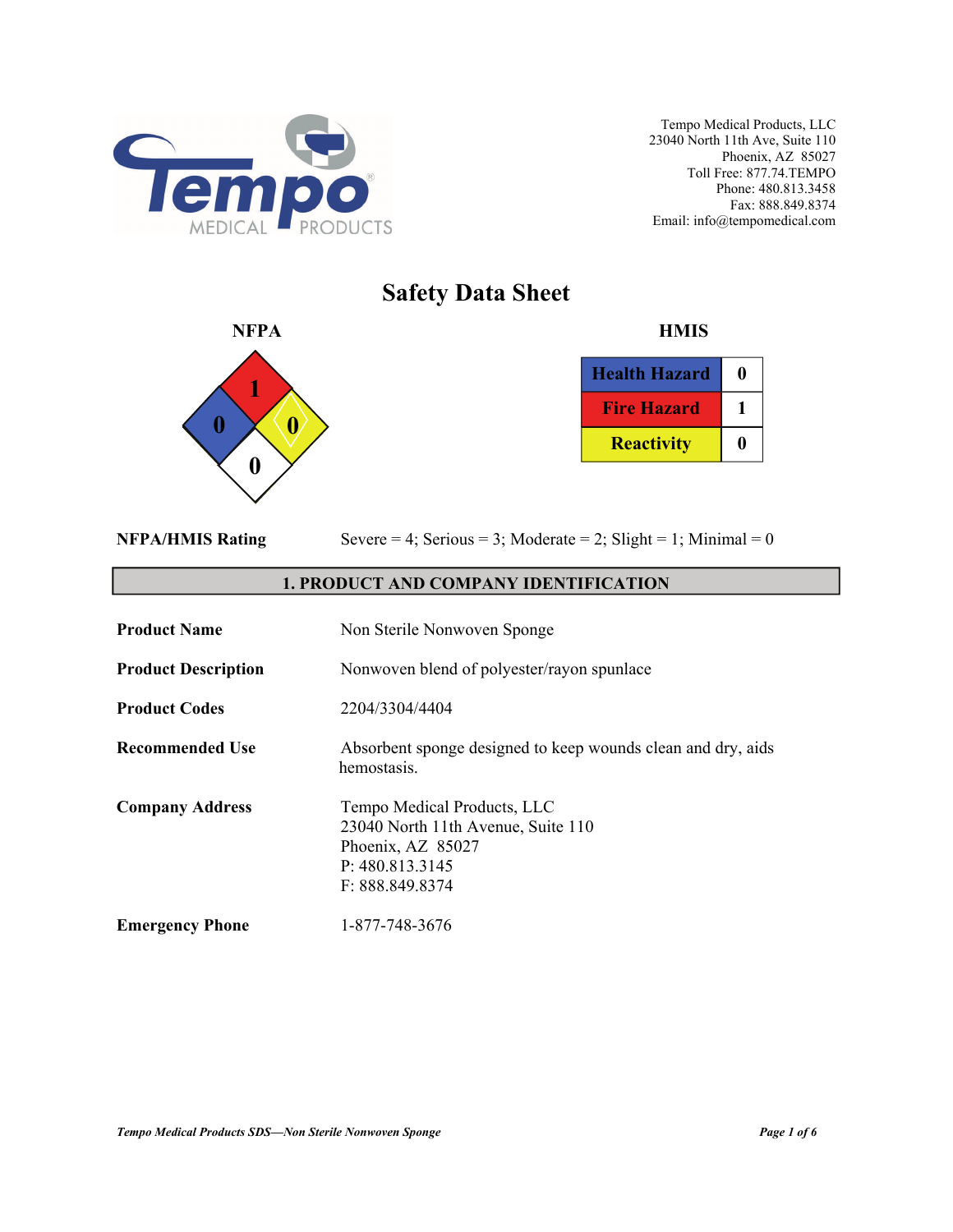#### **2.HAZARDS IDENTIFICATION**

## **CAUTION! CAUTION!**

Emergency Overview No unusual hazards expected Eye contact is not expected Appearance: White Odor: None Physical State: Polyester and Rayon Fibers (Solid)

**CAUTION! CAUTION!**

**The properties of this product present a very low environmental hazard. This product when used under normal conditions and according to Tempo Medical Products instruction for use, should not present a health hazard** 

**Principle Routes of Exposure** Skin contact **Acute Toxicity Eyes** Not an expected route of exposure **Skin** Not expected to cause any irritation **Inhalation** Not an expected route of exposure **Ingestion** Not an expected route of exposure **Chronic Effects** No known effect **Aggravated Medical Conditions** Preexisting skin disorders **Environmental Hazard** See Section 12 for additional information **Size:** 2" x 2" **Density;** 30 g/m2 **Ply:** 4 Ply **Composition:** 50% Polyester 50% Viscose Rayon **General Advice** Call a poison control center or doctor for treatment advice. Have the product containers or label with you when calling a poison control **3. COMPOSITION 4. FIRST AID MEASURES** 

control center or doctor, or when going for treatment.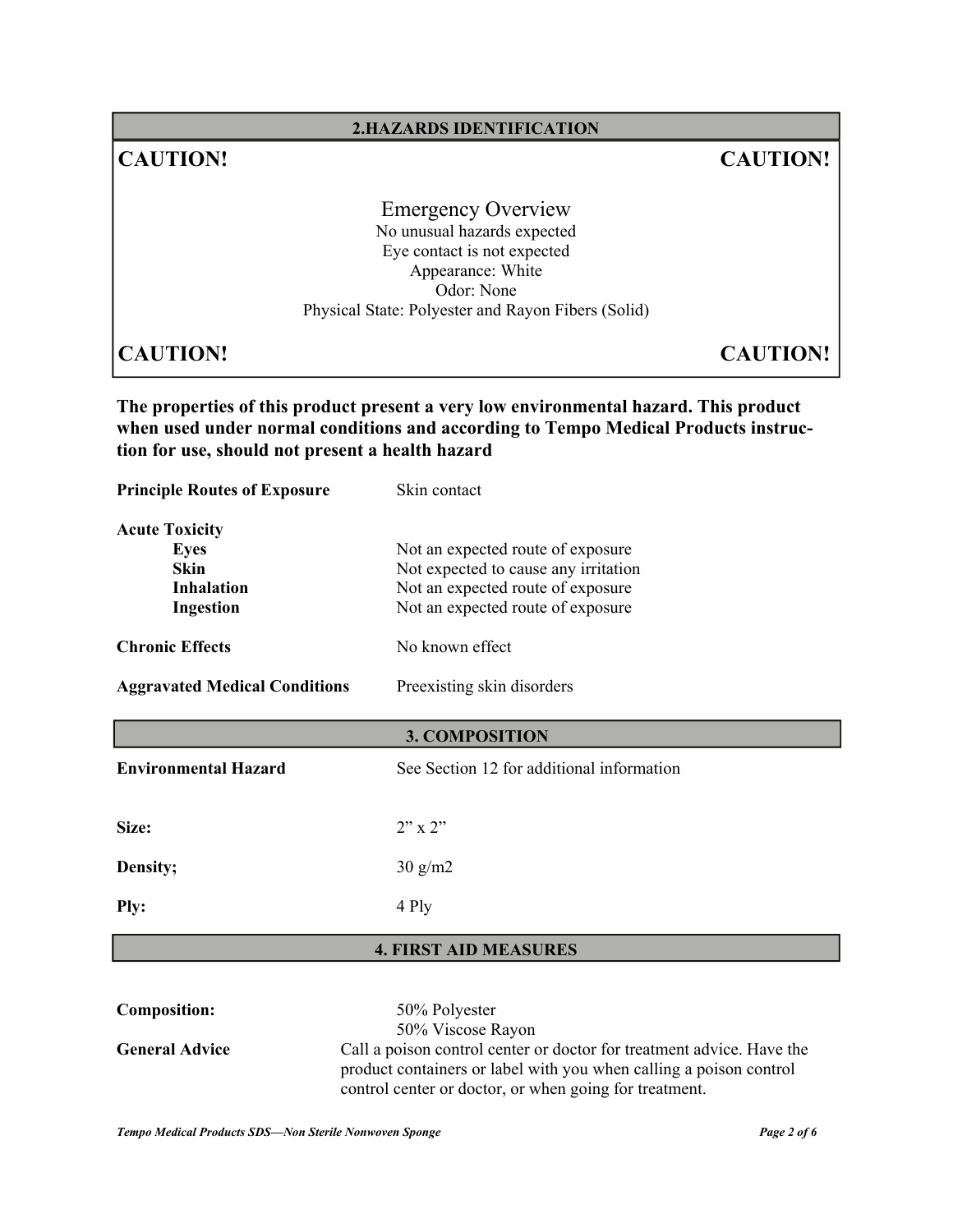| <b>Skin Contact</b>               | This product is expected to have contact with skin.<br>Seek medical advice if redness, swelling, itching or burning occurs. |
|-----------------------------------|-----------------------------------------------------------------------------------------------------------------------------|
| Inhalation                        | If there is dust on the surface and it becomes airborne, this might cause<br>irritation.                                    |
| <b>Protection of First-Aiders</b> | Ensure that medical personnel are aware of the material(s) involved,<br>and take precautions to protect themselves.         |

### **5. FIRE FIGHTING MEASURES**

| <b>Flash Point</b>                      | Not established                                                                                                                                |  |
|-----------------------------------------|------------------------------------------------------------------------------------------------------------------------------------------------|--|
| <b>Suitable Extinguishing Media</b>     | Dry Chemical, Foam, Carbon Dioxide                                                                                                             |  |
| <b>Hazardous Combustion Products</b>    | Carbon Oxides                                                                                                                                  |  |
| <b>Explosion Data</b>                   | None                                                                                                                                           |  |
| <b>Sensitivity to Mechanical Impact</b> | None                                                                                                                                           |  |
| <b>Sensitivity to Static Discharge</b>  | None                                                                                                                                           |  |
| <b>Protective Equipment and</b>         | Move containers from fire area if you can do it without risk.                                                                                  |  |
| <b>Precautions for Firefighters</b>     | As in any fire, wear self-contained breathing apparatus pres-<br>sure demand, MSHA/NIOSH (approved or equivalent) and full<br>protective gear. |  |
| <b>Health Hazard 1</b><br><b>NFPA</b>   | <b>Flammability 1</b><br><b>Stability 0</b><br><b>Physical and</b>                                                                             |  |

## **6. ACCIDENTAL RELEASE MEASURES**

 **Chemical Hazards N/A** 

| <b>HMIS</b>                    | <b>Health Hazard 1</b> | <b>Flammability 1</b> |  | <b>Physical Hazard 0 Personal Protection N/A</b> |
|--------------------------------|------------------------|-----------------------|--|--------------------------------------------------|
| <b>7. HANDLING AND STORAGE</b> |                        |                       |  |                                                  |

No specific disposal requirements. Comply with all federal, state and local regulations Avoid contact with eyes. Avoid excessive heat.

| <b>Storage</b>               | Recommended storage temperature not to exceed $100^{\circ}$ F (37 $^{\circ}$ C)<br>Keep from freezing. Keep out of reach of children.  |
|------------------------------|----------------------------------------------------------------------------------------------------------------------------------------|
| <b>Exposure Guidelines</b>   | Exposure limits are listed below, if they exist.                                                                                       |
| <b>Engineering Measures:</b> | Good general room ventilation is expected to be adequate to control<br>airborne levels. Eyewash, stations and showers are recommended. |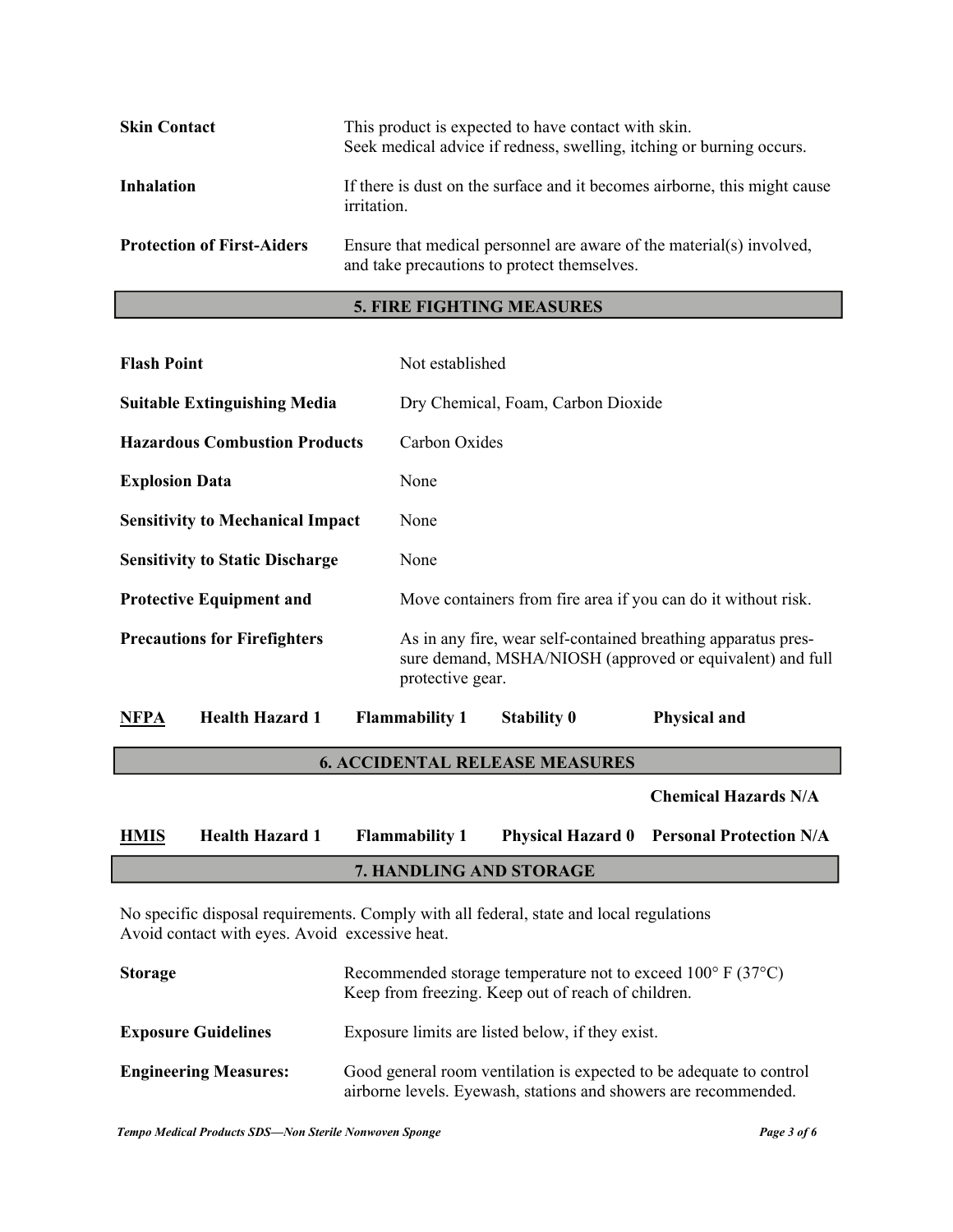| <b>Respiratory Protection</b> | No protective equipment is needed under normal use conditions. If<br>exposure limits are exceeded or irritation is experienced, ventilation<br>and evacuation may be required. |
|-------------------------------|--------------------------------------------------------------------------------------------------------------------------------------------------------------------------------|
| <b>Eye/Face Protection</b>    | No special protective equipment required.                                                                                                                                      |
| <b>Skin/Body Protection</b>   | This product is expected to have contact with skin. Seek medical advice<br>if redness, swelling, itching or burning occurs.                                                    |

### **8. EXPOSURE CONTROLS/PERSONAL PROTECTION**

| <b>Exposure Guidelines</b>    | Exposure limits are listed below, if they exist. No occupational expo<br>sure limits have been established by ACGIH or OSHA. |
|-------------------------------|------------------------------------------------------------------------------------------------------------------------------|
| <b>Engineering Measures:</b>  | No specific engineering measures are necessary                                                                               |
| <b>Respiratory Protection</b> | Respiratory protection not normally required                                                                                 |
| <b>Eye/Face Protection</b>    | Eye protection is not normally required.                                                                                     |

## **9. PHYSICAL AND CHEMICAL PROPERTIES**

| <b>Skin/Body Protection</b><br><b>Physical State</b> | Skin/Body protection is not normally required.<br>Thin fabric spunlace squares (solid) |
|------------------------------------------------------|----------------------------------------------------------------------------------------|
| Color                                                | White                                                                                  |
| Odor                                                 | None                                                                                   |
| pН                                                   | Not applicable                                                                         |
| <b>Specific Gravity</b>                              | $1.0 - 1.20$                                                                           |
| <b>Boiling Point Range</b>                           | No data                                                                                |
| <b>Melting Point Range</b>                           | No data                                                                                |
| <b>Flash Point</b>                                   | 78F/25.6C                                                                              |
| <b>Vapor Pressure</b>                                | No data                                                                                |
|                                                      | <b>10. STABILITY AND REACTIVITY</b>                                                    |
| <b>Vapor Density</b>                                 | No data                                                                                |
| <b>Water Solubility</b>                              | Insoluble                                                                              |

**Stability** Stable under recommended storage conditions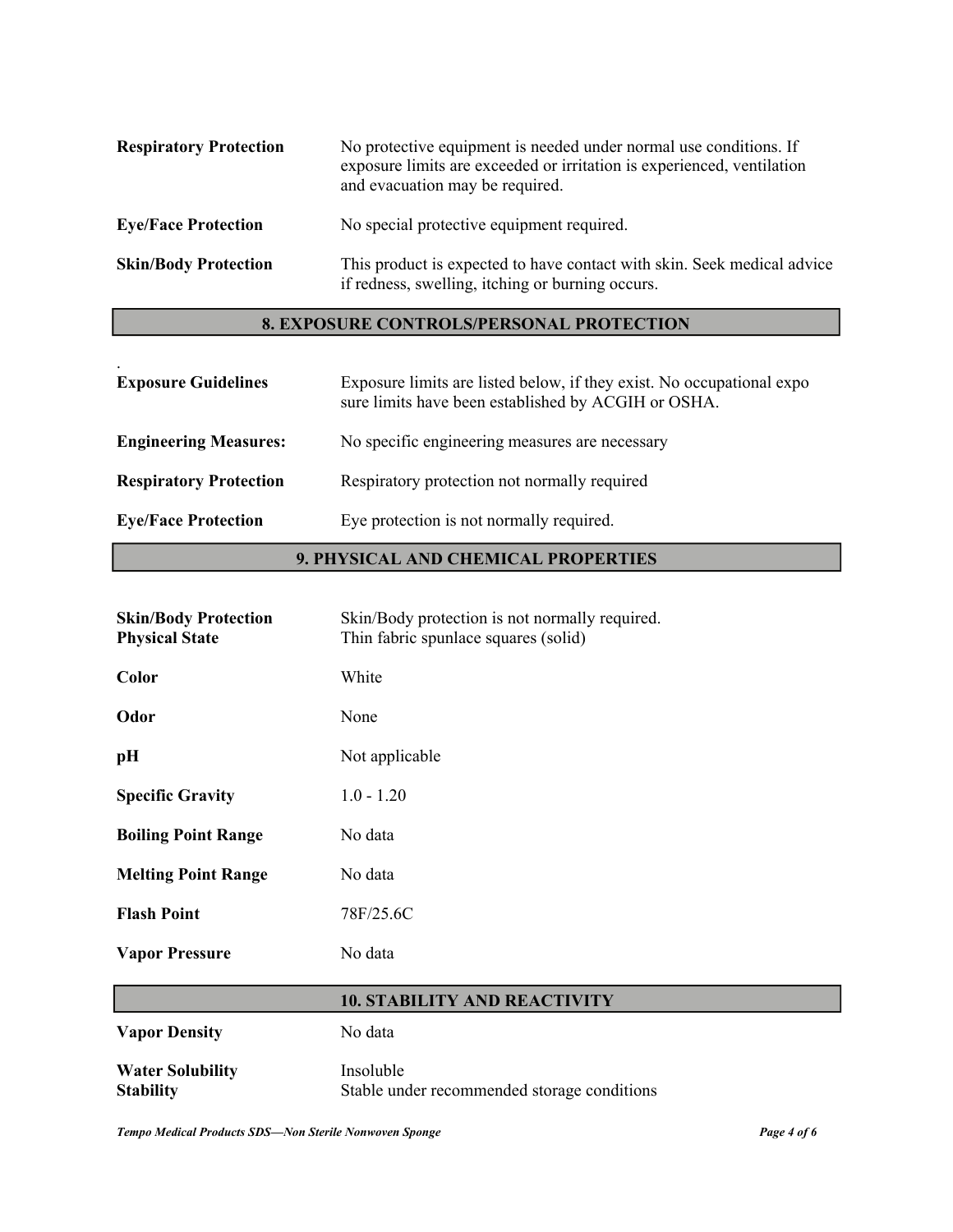| <b>Hazardous Polymerization</b>                   | Hazardous polymerization will not occur                                                                                 |  |  |
|---------------------------------------------------|-------------------------------------------------------------------------------------------------------------------------|--|--|
| <b>Hazardous Decomposition</b><br><b>Products</b> | Carbon oxides                                                                                                           |  |  |
| <b>11. TOXICOLOGICAL INFORMATION</b>              |                                                                                                                         |  |  |
| <b>Acute Toxicity</b>                             | This product is not expected to cause short term adverse health effects                                                 |  |  |
| <b>Chronic Toxicity</b>                           | This product is not expected to cause long term adverse health effects                                                  |  |  |
| Genotoxicity                                      | This product is not expected to cause any mutagenic effects                                                             |  |  |
| <b>Toxicity</b>                                   | <b>Reproductive/Developmental</b> This product is not expected to cause reproductive or developmental<br>health effects |  |  |

#### **12. ECOLOGICAL INFORMATION**

#### No data is currently available

#### **13. DISPOSAL**

This material, as supplied, is not a hazardous waste according to Federal regulations (40 CFR 261). This material could become a hazardous waste if it is mixed with or otherwise comes in contact with a hazardous waste, if chemical additions are made to this material, or if the material is altered in any way. Dispose of this material in accordance with all applicable local and national regulations. Labels should not be removed from containers until they have been cleaned. Do not cut, puncture or weld on or near to the container. Do not incinerate closed containers as empty containers may contain hazardous residues. Dispose of containers with care.

#### **14. TRANSPORT INFORMATION**

| <b>DOT</b>      | Not Regulated |
|-----------------|---------------|
| <b>ICAO</b>     | Not Regulated |
| <b>JATA</b>     | Not Regulated |
| <b>IMDG/IMO</b> | Not Regulated |